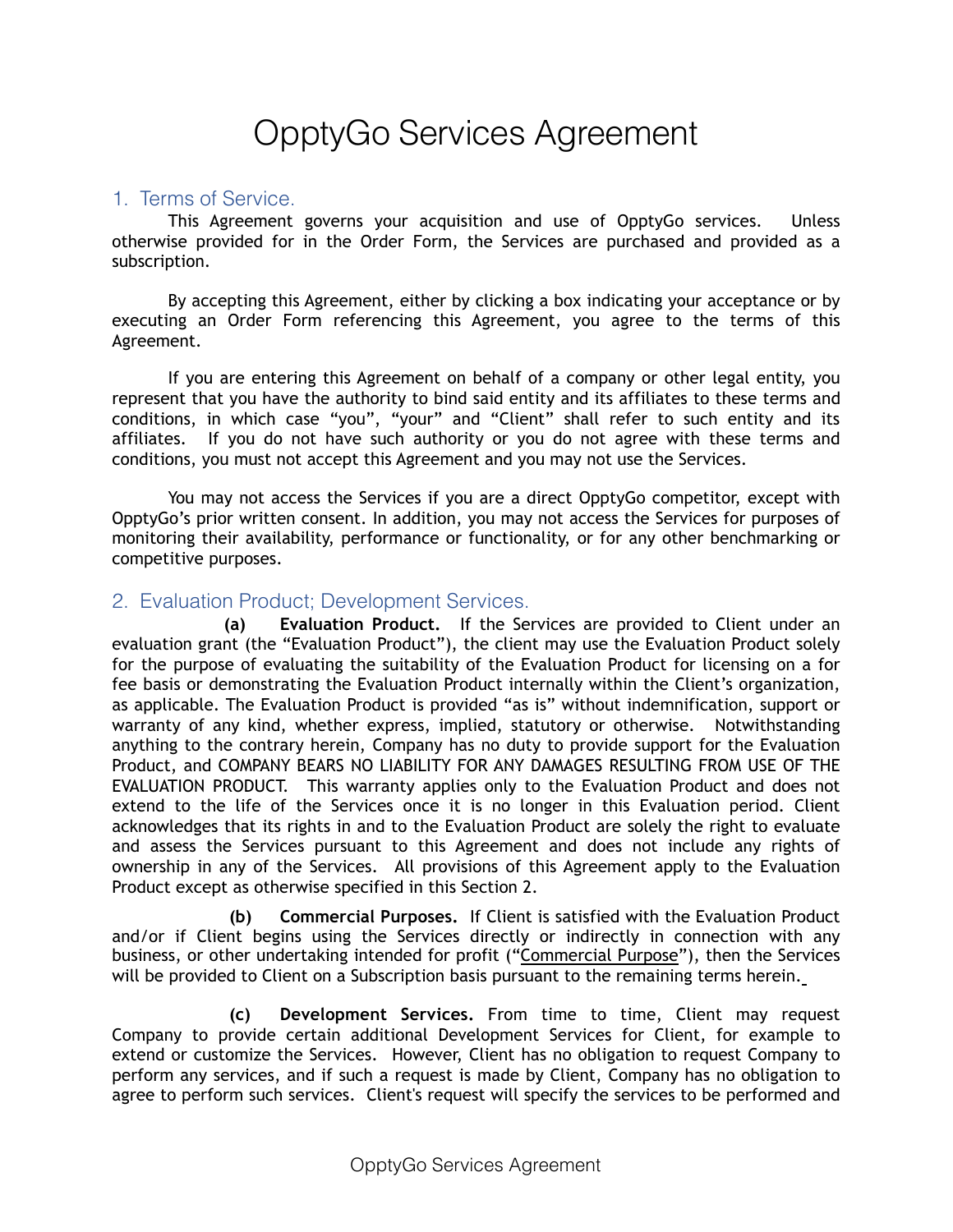the specific results to be achieved by use of a SOW agreed to in writing by the parties and attached hereto. Upon agreement between Company and Client on the nature of the Development Services, intellectual property rights, compensation and completion date terms as set forth in a SOW, Company will perform the Development Services using its best efforts.

# 3. Company Obligations.

**(a) Company Responsibilities.** Company will use commercially reasonable efforts to make the online Services available 24 hours a day, 7 days a week, except for: (i) planned downtime (of which Company will, if possible, provide reasonable advance electronic notice, and (ii) any unavailability caused by circumstances beyond Company's reasonable control, including, for example, an act of God, act of government, flood, fire, earthquake, civil unrest, act of terror, strike or other labor problem (other than one involving Our employees), Internet service provider failure or delay, Non-OpptyGo Application, or denial of service attack.

 **(b) General Support Services.** During the term of this Agreement, representatives of Client will provide customer support and technical support directly to the end users of the Software (the "End Users") (**"**First Level Support**"**). In the event that Client is unable to answer any question or request posed by any End User, and in the event that Client is the End User and needs support, and such question or request relates directly to the functionality or performance of the Software, representatives of Company will provide support to Client's support staff with regard to any such question or request (**"***Second Level Support***"**). Second Level Support will be available to Client between 9am and 5pm Pacific Standard Time, Monday through Friday (excluding holidays).

 **(c) Client Responsibilities.** Client will (a) be responsible for End Users' compliance with this Agreement, Documentation and Order Forms, (b) be responsible for the accuracy, quality and legality of Client Content and the means by which Client acquired Client Content, (c) use commercially reasonable efforts to prevent unauthorized access to or use of Services, and notify Company promptly of any such unauthorized access or use, (d) use Services only in accordance with this Agreement, Documentation, Order Forms and applicable laws and government regulations, and (e) comply with terms of service of any Non-OpptyGo Applications with which Client uses Services.

# 4. License Grants.

**(a) Access to and Use of Services.** Client has the right to access and use the Services subject to the terms of applicable Order Forms, this Agreement and the Documentation.

**(b) Client Content License.** Subject to the terms and conditions of this Agreement, Client hereby grants to Company, and Company hereby accepts, a worldwide, non-exclusive license to use Client Content, as defined below, solely for the purpose of (i) developing the Services, (ii) providing Client Content to End Users by means of the Services, and (iii) otherwise performing the services described herein.

**(c) License to Use Feedback.** Client grants Company and its affiliates a worldwide, perpetual, irrevocable, royalty-free license to use and incorporate into Company and/or Company's affiliates' services any suggestion, enhancement request, recommendation, correction or other feedback provided by Client or End Users relating to the operation of Company or Company's affiliates' Services.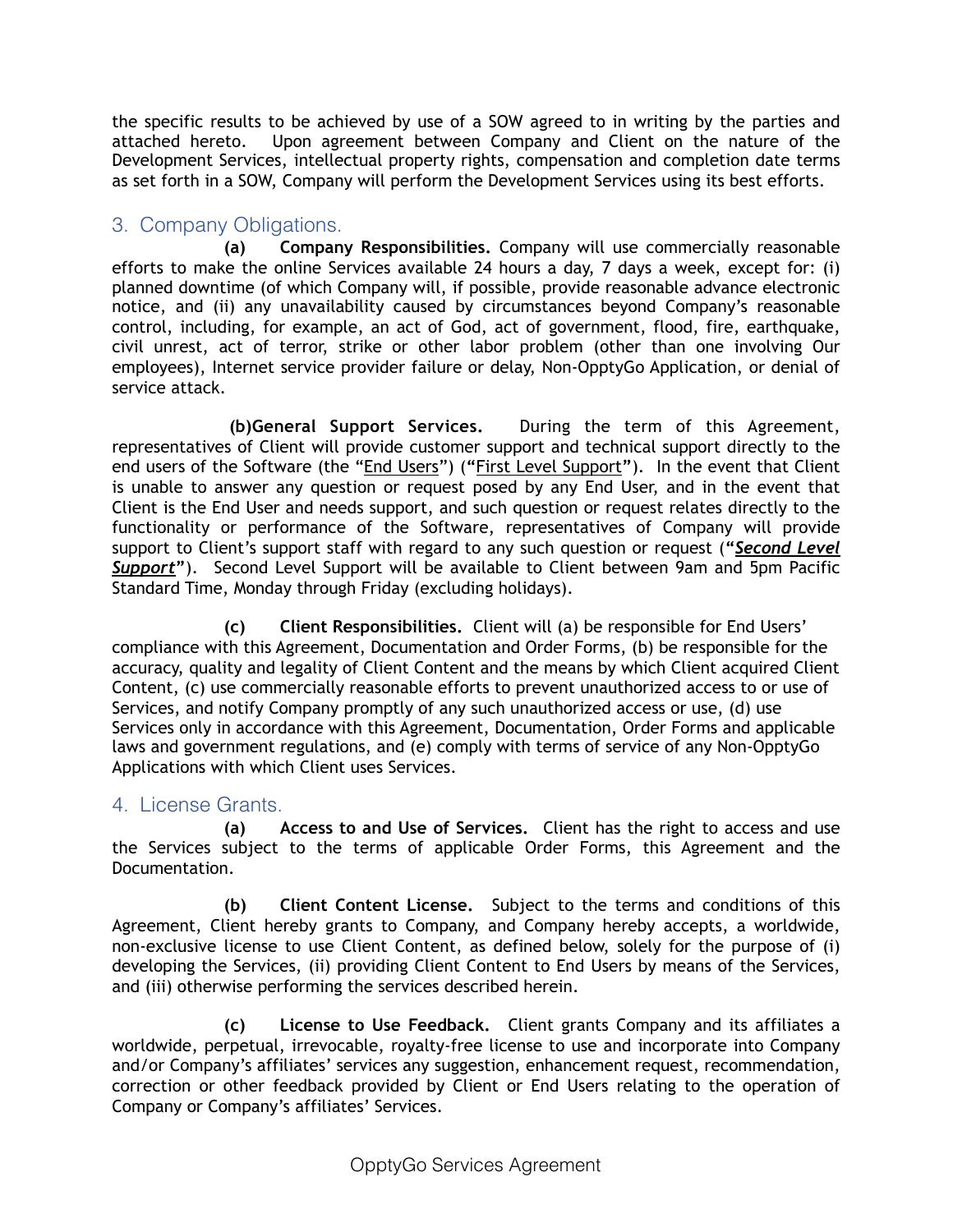**(d) End User Licenses.** Client acknowledges and agrees that any End Users who access the Services will be required to agree to click-through terms of service governing their use of the Services. An End User's password may not be shared with any other individual except when reassigned to a new individual replacing one who will no longer use the Services. End Users may only access the Services as provided on the Order Form.

 **(e) License Exclusions.** Except as expressly authorized herein, Client will not cause or permit any:

**(i)** copying or modification or creation of a derivative work of the Services or related documentation;

**(ii)** reverse engineering, decompilation, translation, disassembly, or attempt or actual discovery of the source code of all or any portion of the Services;

**(iii)** distribution, disclosure, marketing, rental, leasing or transfer to any third party of the Services or related documentation, or use of the Services for any dialup, remote access, interactive, Internet-based or other on-line service from which Client receives compensation from subscription fees;

**(iv)** removal of any proprietary notices or labels; or

**(v)** removal or export from the United States or allowance of the export or re-export of the Services, Services or anything related thereto, or any direct product thereof in violation of any restrictions, laws or regulations of the United States Department of Commerce, the United States Department of Treasury Office of Foreign Assets Control, or any other United States or foreign agency or authority. As defined in FAR section 2.101, the Services and documentation are "commercial items" and according to DFAR section 252.2277014(a)(1) and (5) are deemed to be "commercial computer software" and "commercial computer software documentation." Consistent with DFAR section 227.7202 and FAR section 12.212, any use modification, reproduction, release, performance, display, or disclosure of such commercial software or commercial software documentation by the U.S. Government will be governed solely by the terms of this Agreement and will be prohibited except to the extent expressly permitted by the terms of this Agreement.

# 5. Invoicing and Payment.

**(a) Monthly Subscription Fee.** Company will invoice Client, and Client agrees to pay Company, a monthly subscription fee in arrears in the amount set forth in the Order Form. The monthly subscription fee shall not increase for a period of 12 months from the later of the Effective Date of this agreement or from most recent Order Form renewal date, except as otherwise specified in the Order Form.

**(b) Payment.** All payments for the Services shall be made in United States dollars to Company at the address designated by Company. Client will remit payment by certified check, wire transfer or ACH bank transfers. If Client provides credit card information to Company, then Client authorizes Company to charge such credit card for all Services listed in the Order Form for the Service Term. Unless otherwise provided for in the Order Form, invoiced charges are due net thirty (30) days from the invoice date.

# **(c) Penalties for Late Payment.**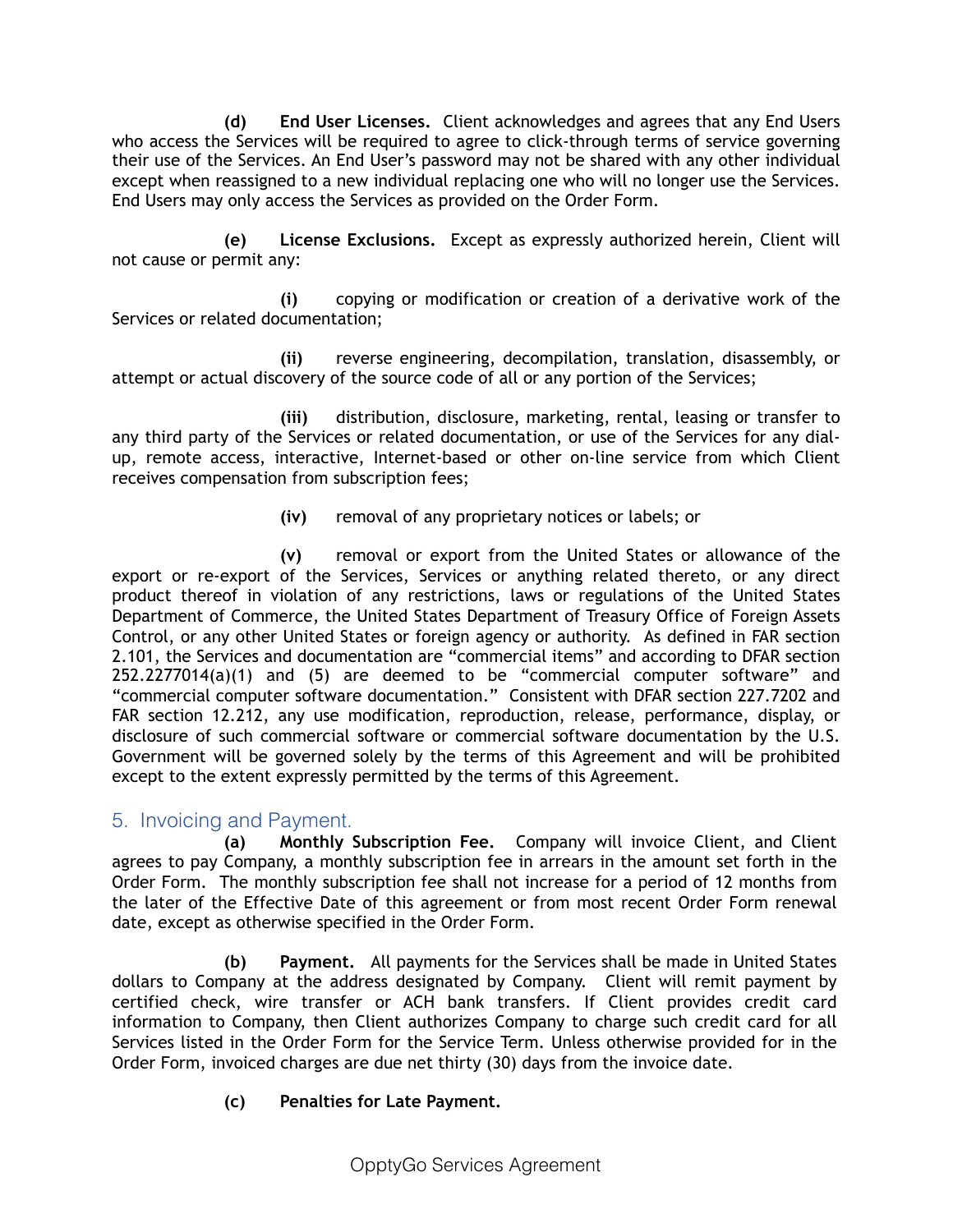**(i) Interest.** Interest shall accrue on any delinquent amounts owed to Company by Client at the lesser of 1.5% per month or the maximum rate permitted by applicable usury law.

**(ii) Suspension of Service and Acceleration.** If any amount owed by Client for Services is thirty (30) or more days overdue, Company may, without limiting Company's other rights and remedies, accelerate Client's unpaid fee obligations so that all such obligations become immediately due and payable, and suspend the Services until such amounts are paid in full. Company will provide at least ten (10) days' prior notice that Client's account is overdue, before suspending services.

**(d) Client Inquiries.** If Client believes that Company has billed Client incorrectly, Client must contact Company no later than 60 days after the closing date on the first billing statement in which the error or problem appeared in order to receive an adjustment or credit. Inquiries should be directed to Company's customer support department.

**(e) Taxes.** The fees listed on this Schedule exclude any taxes or duties payable in respect of the Services in the jurisdiction where the payment is either made or received. To the extent that any such taxes or duties are payable by Company, Client agrees to pay to Company the amount of such taxes or duties in addition to the fees listed.

# 6. Ownership and Proprietary Rights.

**(a) Ownership of Services and Work.** Company has and retains all right, title and interest in and to, and all Intellectual Property Rights in and to, the Services, including any and all derivative works, improvements, enhancements, and extensions of the Services (except for Client Content incorporated therein) and any newly developed features, additional functionality or other work Software resulting from Special Development Services. Client has no rights in the Services as delivered to Client, other than the rights explicitly granted in this Agreement and rights to Client Content provided by Client for the purpose of utilizing the Services. "Intellectual Property Rights" means any patent rights, copyrights, copyright registrations, trade secrets, trade names, trademarks, service marks, moral rights, know-how and any other similar rights or intangible assets recognized under any laws or international conventions, and in any country or jurisdiction in the world, as intellectual creations to which rights of ownership accrue, and all registrations, applications, disclosures, renewals, extensions, continuations or reissues of the foregoing rights now or hereafter in force.

**(b) Ownership of Client Content:** Client shall own all right, title and interest in any Client Content. "Client Content" includes electronic data and information submitted by or for Client to the Services, excluding content provided by OpptyGo Services and other non-OpptyGo applications. Client grants to Company, its affiliates, and applicable contractors a worldwide, limited-term license to host, copy, transmit and display Client Content, and employ any applications and customizations created by Client or for Client for use by Client with the Services, as reasonably necessary by Company to provide the Services in accordance with this Agreement.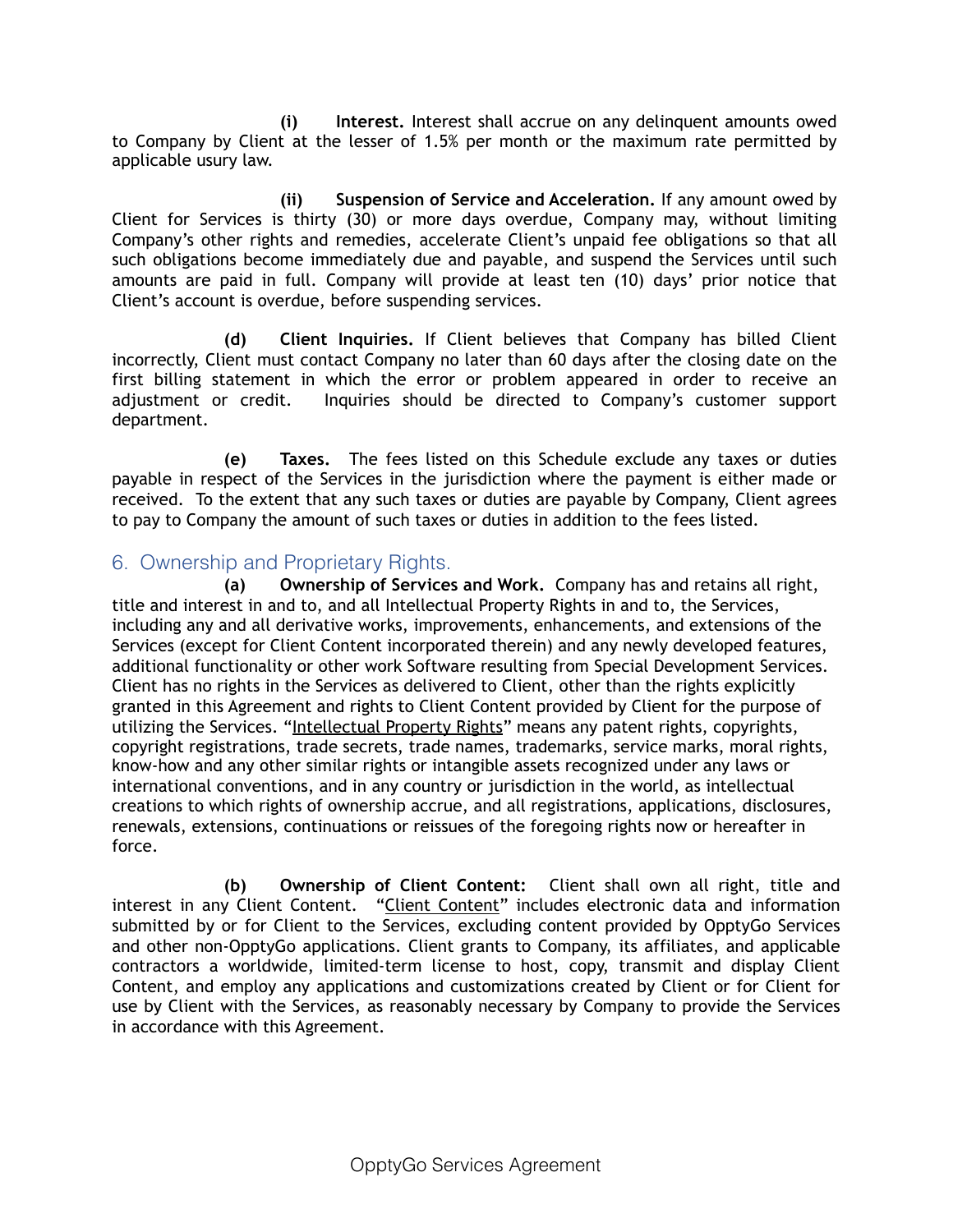# 7. Privacy and Security Measures

 **(a) Compliance with Privacy Laws.** Each party will comply with applicable privacy and data protection laws regarding the collection, processing and use of individually identifiable information about an individual End User collected online ("Personal Data") in connection with its role as described in the Agreement.

 **(b) Security Measures.** Each party has established and implemented reasonable information security practices regarding the protection of Personal Data. Company will maintain administrative, physical, and technical safeguards for protection of the security, confidentiality, and integrity of Client Content.

 **(c) Security Claims.** Company will, at its expense, defend or settle any third-party claim against Client caused by Company's failure to comply with Section 7(a) (Compliance with Privacy Laws), 6(b) (Security Measures) to the extent such failure results in a confirmed, unauthorized acquisition by a third-party of Personal Data directly provided by Client to Company ("Security Claim"). Company will pay Client the losses that are directly attributable to a Security Claim and are either finally awarded by a court of competent jurisdiction against Client; assessed by a government agency or regulator; or agreed to in a written settlement agreement signed by Company.

#### **(d) Conditions.**

**(i)** Company will have no liability for any Security Claim to the extent such claim arises from any of the Client obligations specified in Section 7(a) (Compliance with Privacy Laws), 6(b) (Security Measures).

**(ii)** Company's obligations under Section 7(c) (Security Claims) are conditioned upon Client (to the extent permitted by applicable law): (1) promptly notifying Company of any claim in writing; (2) cooperating with Company in the defense of the claim; (3) granting Company sole control of the defense or settlement of the claim; and (4) refraining from making any admissions about the claim.

 **(e) Sole and Exclusive Remedy.** The remedies in Section 7(c) (Security Claims) are Client's sole and exclusive remedies and Company's sole liability regarding the subject matter giving rise to any claim related to this Section 7.

 **(f) Privacy Policy.** In connection with Client's use of the Services, each party will conspicuously display a privacy policy or other notice, from the primary interface with End Users, that:

**(i)** discloses such parties' privacy practices;

**(ii)** identifies the collection and use of information gathered in connection with the Services; and

**(iii)** offers individuals an opportunity to opt out of (or opt-in if applicable law requires) the collection or use of data gathered in connection with the Services.

 **(g) Sensitive Personally Identifiable Information (Sensitive PII).** Client agrees not to transmit, disclose, or make available Sensitive PII to Company except as specifically provided in the Order Form.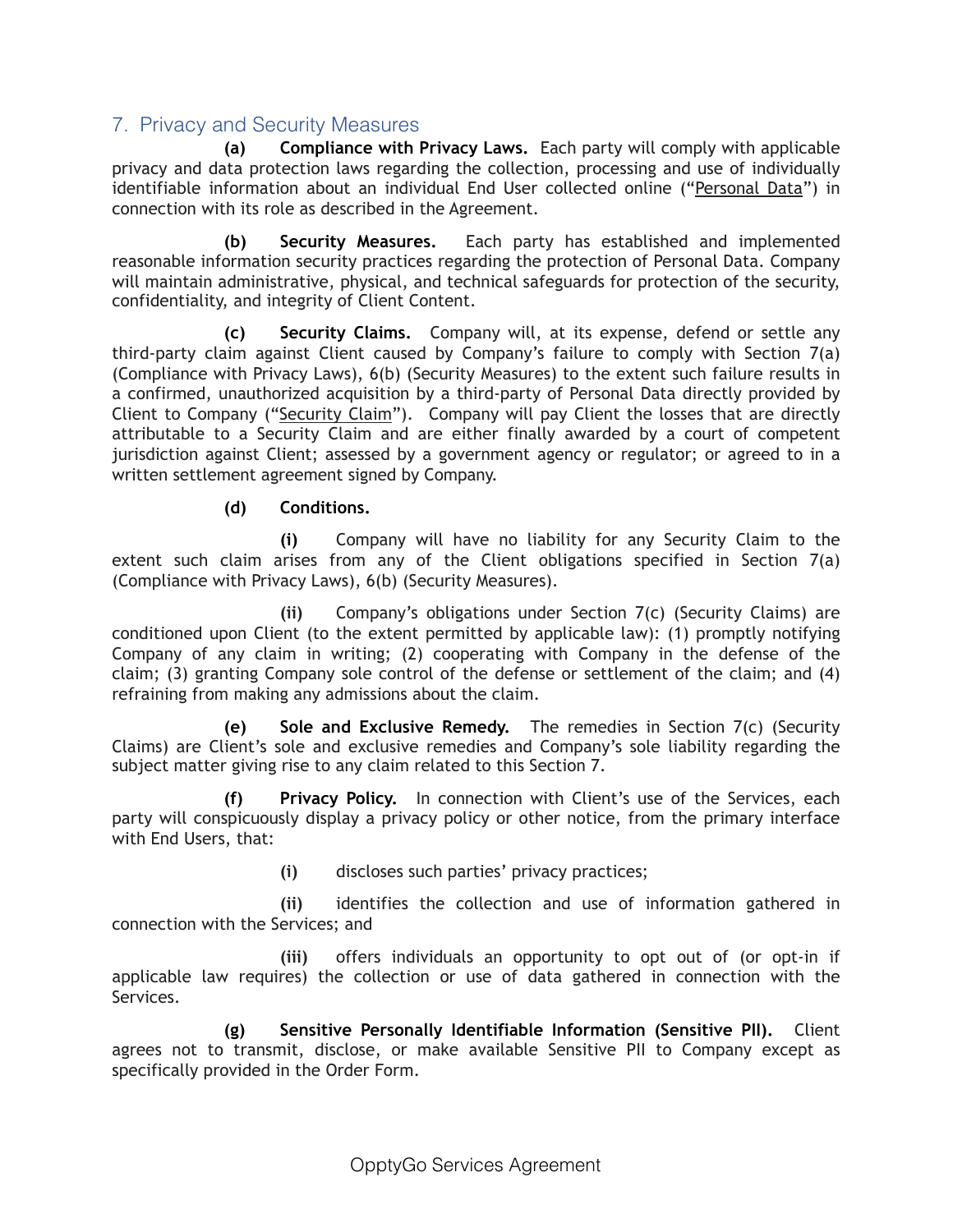**(h) Data Collection.** Notwithstanding anything to the contrary, Company shall have the right collect and analyze data and other information relating to the provision, use and performance of various aspects of the Services and related systems and technologies (including, without limitation, information concerning Client Content and data derived therefrom), and Company will be free (during and after the term hereof) to (i) use such information and data to improve and enhance the Services and for other development, diagnostic and corrective purposes in connection with the Services and other Company offerings, and (ii) disclose such data solely in aggregate or other de-identified form in connection with its business.

# 8. Term and Termination.

 **(a) Term.** This Agreement will commence upon the Effective Date and continue in full force and effect for a period of one (1) year or until such other date as may be mutually agreed upon in writing by the parties. The Agreement shall be automatically renewed for additional periods of the same duration as the Initial Service Term (collectively, the "Term"), unless either party requests termination at least thirty (30) days prior to the end of the then-current term.

#### **(b) Termination.**

 **(i) Breach.** In addition to any other remedies it may have, either party may also terminate this Agreement upon thirty (30) days' notice (or without notice in the case of nonpayment), if the other party materially breaches any of the terms or conditions of this Agreement. Client will pay in full for the Services up to and including the last day on which the Services are provided.

 **(ii) Cessation of Business or Insolvency.** Notwithstanding anything contained herein to the contrary, either party may terminate this Agreement immediately by providing written notice to the other if (a) the other ceases to carry on its business, or otherwise terminates its business operations, except as a result of a permitted assignment of this Agreement; or (b) the other becomes insolvent, admits in writing its inability to pay debts as they mature or seeks protection under any bankruptcy, receivership, trust deed, creditors arrangement, composition or comparable proceeding, or if any such proceeding is instituted against the other (and not dismissed within sixty (60) days).

 **(a) Escrow Agent.** Upon (i) the cessation of Company or insolvency, or (ii) an acquisition of the Company where the acquiring corporation does not continue to provide the Services in nearly the same manner that it the Services are provided to Client under this Agreement, then Client may request for Company to place the source code of the Services in escrow for the benefit of Client, and to have the escrow agent release said source code subject to the foregoing events.

#### **(c) Effect of Termination.**

 **(i) General.** Upon termination of this Agreement, Company will make all Client Content available to Client for electronic retrieval for a period of thirty (30) days, but thereafter Company will delete Client Content except for copies maintained in accordance with legal or recordkeeping requirements or as part of the Company's archiving system. Upon termination, each party will promptly destroy or turn over to the other party all documents, paper, electronic copies or other matter in its possession or under its control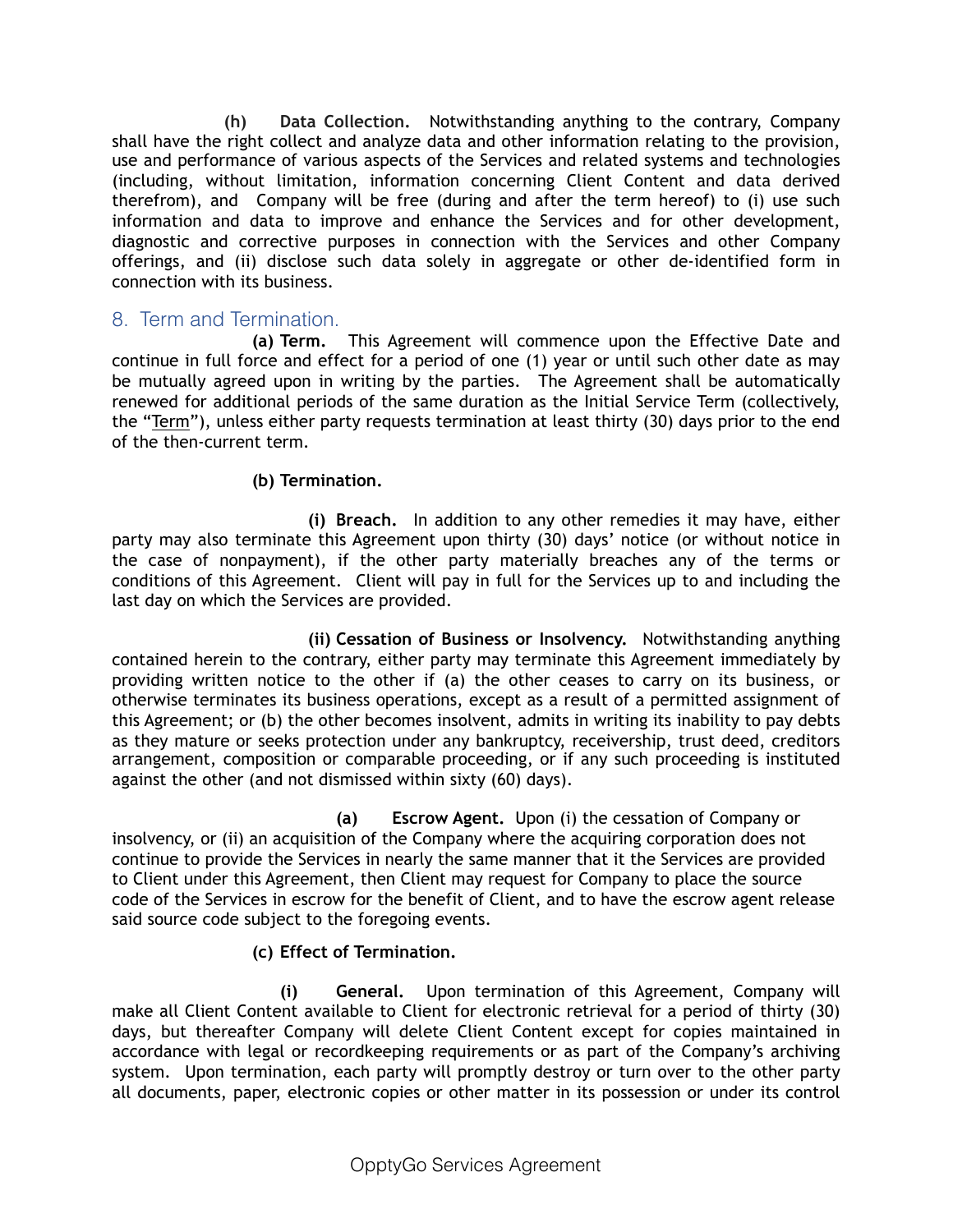that contain the Confidential Information of the other party. Upon termination of this Agreement for any reason other than Company's cessation of business or insolvency pursuant to Section 8(b)(ii), all licenses granted hereunder shall immediately terminate.

 **(ii) Survival.** All sections of this Agreement which by their nature should survive termination will survive termination, including, without limitation, indemnification, confidentiality obligations, warranty disclaimers, limitations of liability, and any right of action for breach of this Agreement that may have arisen prior to termination.

# 9. Independent Contractor.

The parties are independent contractors. This Agreement does not create a partnership, franchise, joint venture, agency, fiduciary or employment relationship between the parties. Company will determine, in Company's sole discretion, the manner and means by which Services are provided, subject to the requirement that Company shall at all times comply with applicable law. The Client has no right or authority to control the manner or means by which Services are accomplished.

#### 10. Representations, Warranties and Indemnifications.

 **(a) Representations.** Each party represents that it has validly entered into this Agreement and has the legal power to do so.

**(b) Infringement, Indemnification by Company.** Company shall hold harmless and indemnify Client, including payment of reasonable attorney fees, against any third-party claim alleging that the Services infringes any United States copyright, United States trademark, United States patent, or the protected trade secrets of any third persons, provided that Company is given prompt written notice of such claim and is given information, reasonable assistance and sole authority to defend or settle the claim. In the defense or settlement of the claim, Company may obtain for Client the right to continue using the Services or replace or modify the Services so that its use is noninfringing. Company disclaims any and all other liability for patent and copyright infringement, including any consequential, incidental, indirect or special damages. If none of the foregoing alternatives provide an adequate remedy, Company may terminate all or any part of this Agreement and return subscription fees paid for the infringing Services prorated over a twelve (12) month term from the initial delivery of Services. Company will have no liability for any claim of infringement based on (i) use of a superseded or altered release of the Services, except for such alteration(s) or modification(s) which have been made by Company or under Company's direction, if such infringement would have been avoided by the use of a current, unaltered release of the Services that Company provides to Client; or (ii) the combination, operation or use of any software furnished under this Agreement with programs or data not furnished by Company if such infringement would have been avoided by the use of the Services without such programs or data. This section states the Company's entire liability and Client's exclusive remedy for infringement.

 **(b) Indemnification by Client.** Client shall hold harmless and indemnify Company from and against all claims, damages, losses and expenses, including court costs and reasonable fees and expenses of attorneys, expert witnesses, and other professionals, arising out of or resulting from any claim by a third party that Client Content infringes or misappropriates a third party's intellectual property rights, or arising from Client's use of the Services or Content in violation of Applicable Law, the Agreement, the Documentation or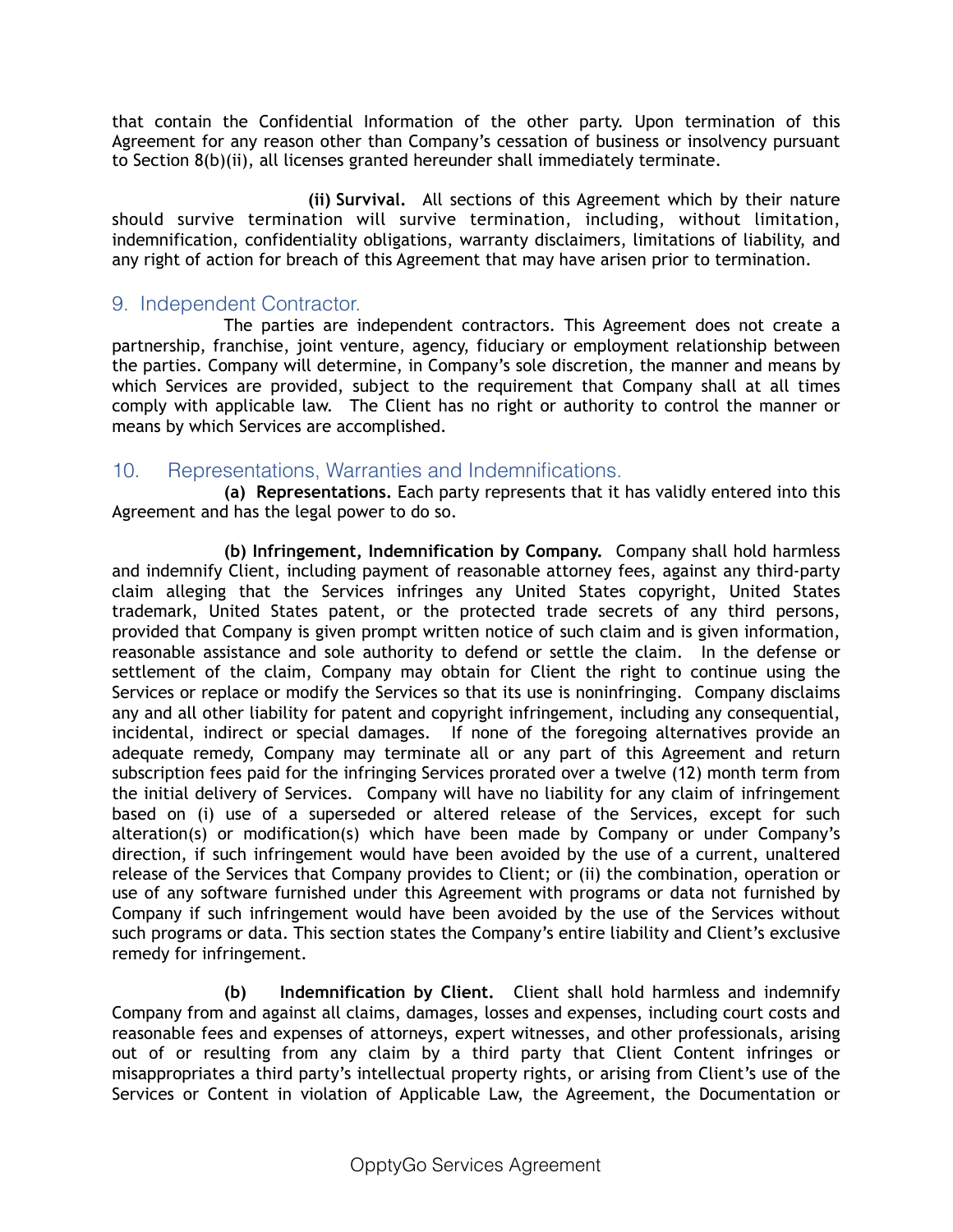Order Form. Client further indemnifies Company against all claims originating from Client's current or former employees, contractors and customers. At Company's option, Client will defend against any such action by a third party against Company. "Applicable Law" means any applicable statute, treaty, rule, regulation or common law and any applicable decree, injunction, judgment, order, formal interpretation or ruling issued by a court or governmental entity.

 **(c) Performance Warranty.** Company shall use reasonable efforts consistent with prevailing industry standards to maintain the Services in a manner which minimizes errors and interruptions in the Services and shall perform the maintenance in a professional and workmanlike manner. Services may be temporarily unavailable for scheduled maintenance or for unscheduled emergency maintenance, either by Company or by thirdparty providers, or because of other causes beyond Company's reasonable control, but Company shall use reasonable efforts to provide advance notice in writing or by e-mail of any scheduled service disruption. EXCEPT AS EXPRESSLY SET FORTH IN THIS AGREEMENT, THE SERVICES ARE PROVIDED "AS IS" AND COMPANY HEREBY DISCLAIMS WITH RESPECT TO THE SERVICES, SUPPORT SERVICES AND OTHER DELIVERABLES PROVIDED HEREUNDER, ALL OTHER WARRANTIES EXPRESS, IMPLIED, OR STATUTORY, INCLUDING, WITHOUT LIMITATION, ALL IMPLIED WARRANTIES OF MERCHANTABILITY, TITLE, ACCURACY, INFRINGEMENT AND FITNESS FOR A PARTICULAR PURPOSE. COMPANY DOES NOT WARRANT THAT THE SERVICES WILL BE UNINTERRUPTED OR ERROR FREE; NOR DOES IT MAKE ANY WARRANTY AS TO THE RESULTS THAT MAY BE OBTAINED FROM USE OF THE SERVICES. TO THE EXTENT COMPANY MAY NOT, AS A MATTER OF APPLICABLE LAW, DISCLAIM ANY WARRANTY, THE SCOPE AND DURATION OF SUCH WARRANTY SHALL BE THE MINIMUM PERMITTED UNDER SUCH LAW. For any breach of warranty above Client's sole and exclusive remedies are those described under "Term and Termination" above.

# 11. Limitation of Liability.

 IN NO EVENT SHALL THE AGGREGATE LIABILITY OF EACH PARTY TOGETHER WITH ALL OF ITS AFFILIATES ARISING OUT OF OR RELATED TO THIS AGREEMENT EXCEED THE TOTAL AMOUNT PAID BY CLIENT AND CLIENT'S AFFILIATES HEREUNDER FOR THE SERVICES GIVING RISE TO THE LIABILITY IN THE TWELVE MONTHS PRECEDING THE FIRST INCIDENT OUT OF WHICH THE LIABILITY AROSE. THE FOREGOING LIMITATION WILL APPLY WHETHER AN ACTION IS IN CONTRACT OR TORT AND REGARDLESS OF THE THEORY OF LIABILITY, BUT WILL NOT LIMIT CLIENT AND CLIENT'S AFFILIATES' PAYMENT OBLIGATIONS UNDER THE "INVOICING AND PAYMENT" SECTION ABOVE.

#### 12. Nondisclosure.

The parties acknowledge that in order to perform under this Agreement each party will acquire information and materials from the other party and knowledge regarding the business, products, finances, future plans, customers, clients, employees, and consultants of, and that all such knowledge, information and materials acquired are and will be the trade secrets and confidential and proprietary information of Company (collectively, the "Confidential Information"). Notwithstanding the above, the non-disclosing party will not have liability to the disclosing party with regard to any Confidential Information of the other which: (i) was generally known and available in the public domain at the time it was disclosed or becomes generally known and available in the public domain through no fault of the non-disclosing party; (ii) was known to non-disclosing party at the time of disclosure as shown by the files of non-disclosing party to be in existence at the time of disclosure; (iii) is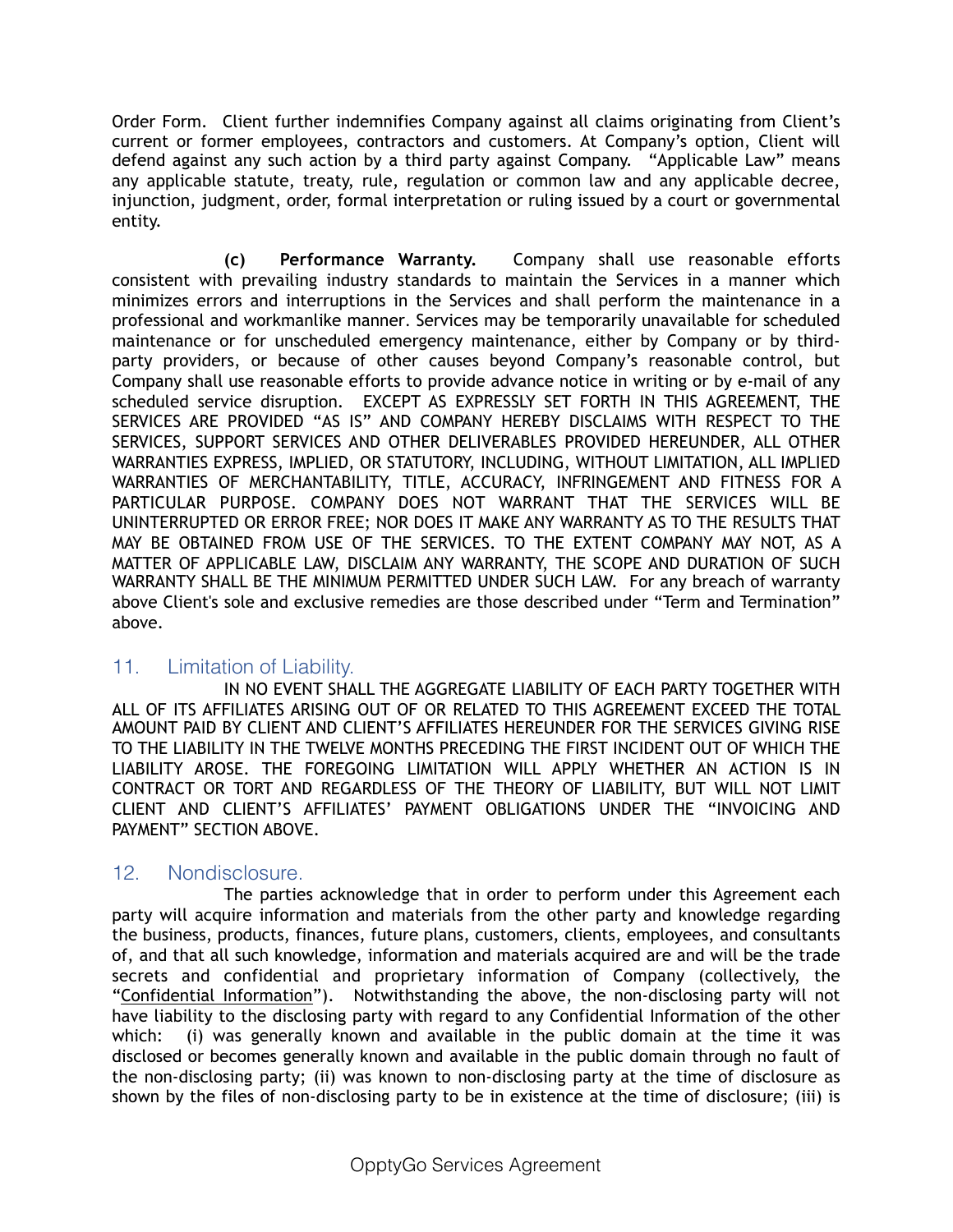disclosed with the prior written approval of the disclosing party; (iv) was independently developed by non-disclosing party without any use of the Confidential Information and by employees or other agents of non-disclosing party who have not been exposed to the Confidential Information; (v) becomes known to non-disclosing party from a source other than the disclosing party without breach of this Agreement by non-disclosing party and otherwise not in violation of the disclosing party 's rights; or (vi) is disclosed pursuant to the order or requirement of a court, administrative agency, or other governmental body. Both parties mutually agree to hold all such Confidential Information in strict confidence, not to disclose it to others or use it in any way, commercially or otherwise, except in performing the services, and not to allow any unauthorized person access to it, either before or after expiration or termination of this Agreement. The parties further agree to take all action necessary to protect the confidentiality of the Confidential Information including, without limitation, implementing and enforcing operating procedures to minimize the possibility of unauthorized use or copying of the Confidential Information. Client acknowledges that violation of the provisions of this Section would cause irreparable harm to Company not adequately compensable by monetary damages. In addition to other relief, it is agreed that injunctive relief shall be available without necessity of posting bond to prevent any actual or threatened violation of such provisions.

# 13. Governing Law.

This Agreement shall be governed by the laws of the State of California and shall be deemed to be executed in San Francisco, California.

#### 14. Arbitration.

Any dispute, controversy, or claim arising out of or relating to this Agreement or the breach, termination or validity of this Agreement will be submitted to arbitration as prescribed herein. Any arbitration related to this Agreement will be governed by and construed in accordance with the terms of Section 13 above. The parties will agree on a single arbitrator engaged in the practice of law within thirty (30) days of receipt of a notice of intent to arbitrate. Such arbitrator will be knowledgeable about the computer software industry and computer software law and will conduct the arbitration under the current rules of the American Arbitration Association ("AAA"), unless otherwise provided herein. The arbitrator will be selected in accordance with AAA procedures from a list of qualified people maintained by AAA. The arbitration will be conducted in Portland, Oregon. There will be no discovery other than the exchange of information that is provided to the arbitrator by the parties. The arbitrator's decision and award will be final and binding, and judgment upon the award rendered by the arbitrator may be entered in any court having jurisdiction thereon. Any duty to arbitrate under this Agreement will remain in effect and enforceable after termination of this Agreement for any reason. Because both parties to this Agreement have been represented by legal counsel, and the parties have had the opportunity to negotiate individual provisions of this Agreement, the arbitrator will not construe any ambiguity that may exist in this Agreement in favor of or against either party.

# 15. Notice.

All notices under this Agreement will be in writing and will be deemed to have been duly given when received, if personally delivered; when receipt is electronically confirmed, if transmitted by e-mail; the day after it is sent, if sent for next day delivery by recognized overnight delivery service; and upon receipt, if sent by certified or registered mail, return receipt requested.